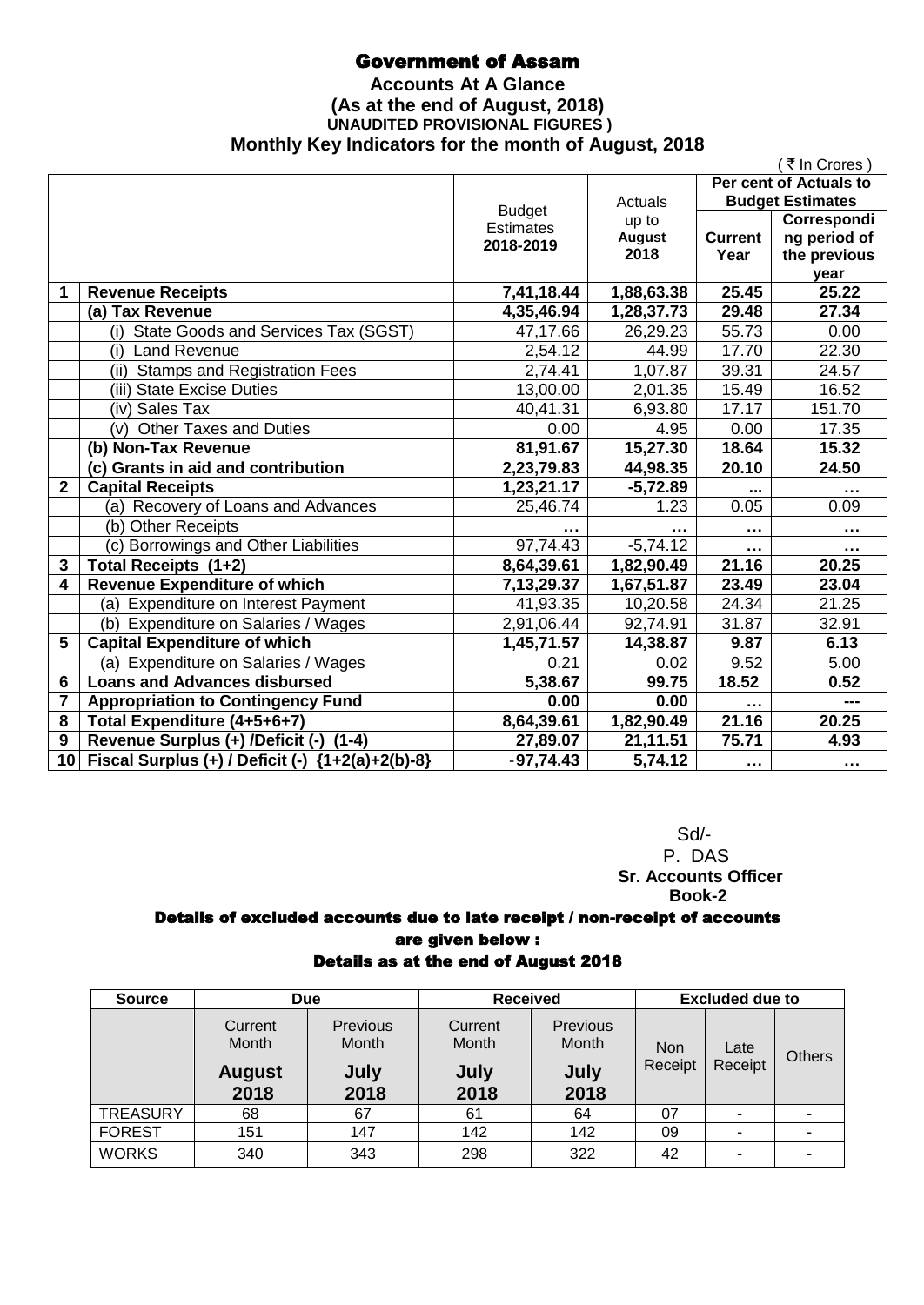#### Monthly trend of **TAX REVENUE** ( Refer to Item No. 1 (a) of Monthly Accounts at a Glance )

|                  |                |                    |                | ₹ In crores)       |
|------------------|----------------|--------------------|----------------|--------------------|
|                  |                | 2018-19            | 2017-18        |                    |
| <b>Months</b>    | <b>MONTHLY</b> | <b>PROGRESSIVE</b> | <b>MONTHLY</b> | <b>PROGRESSIVE</b> |
| <b>APRIL</b>     | 29,87.46       | 29,87.46           | 1,086.22       | 1,086.22           |
| <b>MAY</b>       | 30,94.96       | 60,82.42           | 4,250.07       | 5,336.29           |
| <b>JUNE</b>      | 19,53.45       | 80,35.87           | 2,662.84       | 7,999.13           |
| <b>JULY</b>      | 25,92.82       | 1,06,28.69         | 1,784.45       | 9,783.58           |
| <b>AUGUST</b>    | 22,09.04       | 1,28,37.73         | 1,723.13       | 11,506.71          |
| <b>SEPTEMBER</b> |                |                    | 3,046.59       | 14,553.30          |
| <b>OCTOBER</b>   |                |                    | 3,755.53       | 18,308.83          |
| <b>NOVEMBER</b>  |                |                    | 2,710.16       | 21,018.99          |
| <b>DECEMBER</b>  |                |                    | 2,624.40       | 23,643.39          |
| <b>JANUARY</b>   |                |                    | 2,016.61       | 25,660.00          |
| <b>FEBRUARY</b>  |                |                    | 2,332.28       | 27,992.28          |
| <b>MARCH</b>     |                |                    | 5,273.14       | 33,265.42          |

**Note :** As the details of excluded accounts are not likely to be the same for the current and corresponding periods, the comparison will be indicative only. For details of excluded accounts, reference to Accounts at a Glance is invited.

#### Monthly trend of **NON-TAX REVENUE** ( Refer to Item No. 1 (b) of Monthly Accounts at a Glance )

|                  |                |                    |                | ₹ In crores)       |
|------------------|----------------|--------------------|----------------|--------------------|
| <b>Months</b>    |                | 2018-19            | 2017-18        |                    |
|                  | <b>MONTHLY</b> | <b>PROGRESSIVE</b> | <b>MONTHLY</b> | <b>PROGRESSIVE</b> |
| <b>APRIL</b>     | 5,80.82        | 5,80.82            | 192.25         | 192.25             |
| <b>MAY</b>       | 4,20.00        | 10,00.12           | 205.65         | 397.90             |
| <b>JUNE</b>      | 2,85.63        | 12,85.75           | 229.26         | 627.16             |
| <b>JULY</b>      | 70.13          | 13,55.88           | 178.15         | 805.31             |
| <b>AUGUST</b>    | 1,71.42        | 15,27.30           | 338.46         | 1,143.77           |
| <b>SEPTEMBER</b> |                |                    | 102.44         | 1,246.21           |
| <b>OCTOBER</b>   |                |                    | 303.37         | 1,549.58           |
| <b>NOVEMBER</b>  |                |                    | 218.02         | 1,767.60           |
| <b>DECEMBER</b>  |                |                    | 336.37         | 2,103.97           |
| <b>JANUARY</b>   |                |                    | 930.21         | 3,034.18           |
| <b>FEBRUARY</b>  |                |                    | 253.84         | 3,288.02           |
| <b>MARCH</b>     |                |                    | 783.76         | 4.071.78           |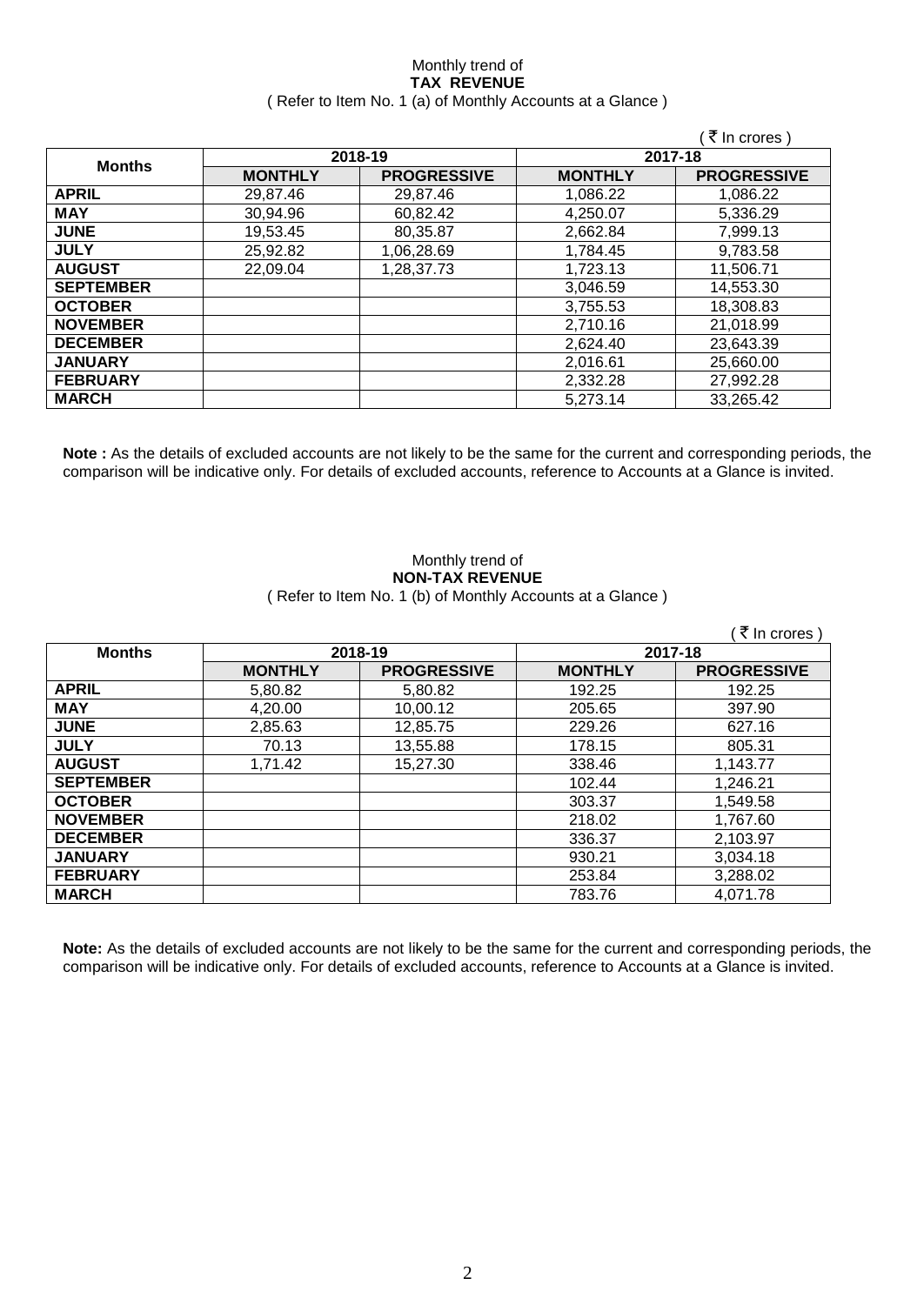### Monthly trend of **GRANTS-IN-AID AND CONTRIBUTION**

( Refer to Item No. 1 (c) of Monthly Accounts at a Glance )

 $\sqrt{7}$  In crores )

| <b>Months</b>    | 2018-19        |                    |                | 2017-18            |
|------------------|----------------|--------------------|----------------|--------------------|
|                  | <b>MONTHLY</b> | <b>PROGRESSIVE</b> | <b>MONTHLY</b> | <b>PROGRESSIVE</b> |
| <b>APRIL</b>     | 2,45.64        | 2,45.64            | 0.00           | 0.00               |
| <b>MAY</b>       | 14,04.19       | 16,49.83           | 1,045.17       | 1,045.17           |
| <b>JUNE</b>      | 13,99.98       | 30,49.81           | 1,054.06       | 2,099.23           |
| <b>JULY</b>      | 7,80.98        | 38,30.79           | 2,086.29       | 4,185.52           |
| <b>AUGUST</b>    | 6,67.56        | 44,98.35           | 1,002.04       | 5,187.56           |
| <b>SEPTEMBER</b> |                |                    | 621.50         | 5,809.06           |
| <b>OCTOBER</b>   |                |                    | 819.45         | 6,628.51           |
| <b>NOVEMBER</b>  |                |                    | 1.001.77       | 7,630.28           |
| <b>DECEMBER</b>  |                |                    | 1,697.31       | 9,327.59           |
| <b>JANUARY</b>   |                |                    | 517.06         | 9,844.65           |
| <b>FEBRUARY</b>  |                |                    | 719.73         | 10,564.38          |
| <b>MARCH</b>     |                |                    | 3,884.17       | 14,448.55          |

**Note :** As the details of excluded accounts are not likely to be the same for the current and corresponding periods, the comparison will be indicative only. For details of excluded accounts, reference to Accounts at a Glance is invited.

## Monthly trend of **RECOVERY OF LOANS AND ADVANCES**

( Refer to Item No. 2 (a) of Monthly Accounts at a Glance )

|                  |                |                    |                | ₹ In crores)       |
|------------------|----------------|--------------------|----------------|--------------------|
| <b>Months</b>    |                | 2018-19            | 2017-18        |                    |
|                  | <b>MONTHLY</b> | <b>PROGRESSIVE</b> | <b>MONTHLY</b> | <b>PROGRESSIVE</b> |
| <b>APRIL</b>     | 0.25           | 0.25               | 1.06           | 1.06               |
| <b>MAY</b>       | 0.27           | 0.52               | 0.28           | 1.34               |
| <b>JUNE</b>      | 0.24           | 0.76               | 0.50           | 1.84               |
| <b>JULY</b>      | 0.25           | 1.01               | 0.33           | 2.17               |
| <b>AUGUST</b>    | 0.22           | 1.23               | 0.32           | 2.49               |
| <b>SEPTEMBER</b> |                |                    | 0.38           | 2.87               |
| <b>OCTOBER</b>   |                |                    | 0.13           | 3.00               |
| <b>NOVEMBER</b>  |                |                    | 0.30           | 3.30               |
| <b>DECEMBER</b>  |                |                    | 0.47           | 3.77               |
| <b>JANUARY</b>   |                |                    | 0.19           | 3.96               |
| <b>FEBRUARY</b>  |                |                    | 0.28           | 4.24               |
| <b>MARCH</b>     |                |                    | 0.47           | 4.71               |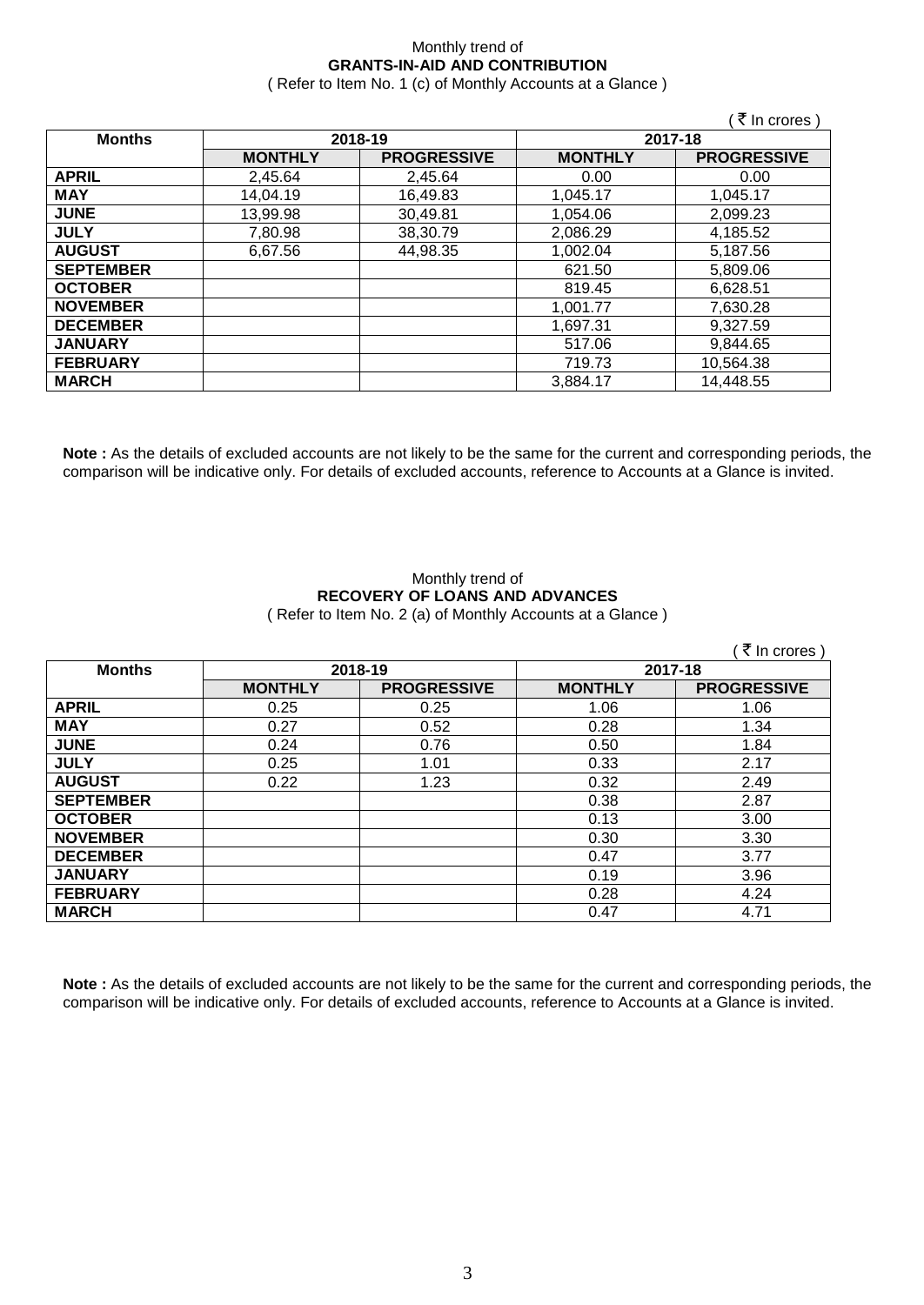#### Monthly trend of **OTHER RECEIPTS** ( Refer to Item No. 2 (b) of Monthly Accounts at a Glance )

|                  |                |                    |                | (₹In crores)       |
|------------------|----------------|--------------------|----------------|--------------------|
| <b>Months</b>    |                | 2018-19            | 2017-18        |                    |
|                  | <b>MONTHLY</b> | <b>PROGRESSIVE</b> | <b>MONTHLY</b> | <b>PROGRESSIVE</b> |
| <b>APRIL</b>     | 0.00           | 0.00               | 0.00           | 0.00               |
| <b>MAY</b>       | 0.00           | 0.00               | 0.00           | 0.00               |
| <b>JUNE</b>      | 0.00           | 0.00               | 0.00           | 0.00               |
| <b>JULY</b>      | 0.00           | 0.00               | 0.00           | 0.00               |
| <b>AUGUST</b>    | 0.00           | 0.00               | 0.00           | 0.00               |
| <b>SEPTEMBER</b> |                |                    | 0.00           | 0.00               |
| <b>OCTOBER</b>   |                |                    | 0.00           | 0.00               |
| <b>NOVEMBER</b>  |                |                    | 0.00           | 0.00               |
| <b>DECEMBER</b>  |                |                    | 0.00           | 0.00               |
| <b>JANUARY</b>   |                |                    | 0.00           | 0.00               |
| <b>FEBRUARY</b>  |                |                    | 0.00           | 0.00               |
| <b>MARCH</b>     |                |                    | 0.00           | 0.00               |

**Note :** As the details of excluded accounts are not likely to be the same for the current and corresponding periods, the comparison will be indicative only. For details of excluded accounts, reference to Accounts at a Glance is invited.

#### Monthly trend of **BORROWINGS AND OTHER LIABILITIES** ( Refer to Item No. 2 (c) of Monthly Accounts at a Glance )

|                  |                |                    |                | ( ₹ In crores)     |
|------------------|----------------|--------------------|----------------|--------------------|
| <b>Months</b>    | 2018-19        |                    | 2016-17        |                    |
|                  | <b>MONTHLY</b> | <b>PROGRESSIVE</b> | <b>MONTHLY</b> | <b>PROGRESSIVE</b> |
| <b>APRIL</b>     | $-10,83.11$    | $-10,83.11$        | 1,199.78       | 1,199.78           |
| <b>MAY</b>       | $-21,38.39$    | $-32,21.50$        | $-3.095.96$    | $-1,896.18$        |
| <b>JUNE</b>      | 5,86.65        | $-26,34.85$        | 128.88         | $-1,767.30$        |
| <b>JULY</b>      | 13,46.55       | $-12,88.30$        | 1.127.10       | $-640.20$          |
| <b>AUGUST</b>    | 7,14.18        | $-5,74.12$         | 1,972.65       | 1,332.45           |
| <b>SEPTEMBER</b> |                |                    | 2.175.91       | 3,508.36           |
| <b>OCTOBER</b>   |                |                    | $-4.407.22$    | $-898.86$          |
| <b>NOVEMBER</b>  |                |                    | $-142.57$      | $-1.041.43$        |
| <b>DECEMBER</b>  |                |                    | $-1,865.51$    | $-2,906.94$        |
| <b>JANUARY</b>   |                |                    | 1.372.17       | $-1,534.96$        |
| <b>FEBRUARY</b>  |                |                    | 4.467.93       | 2.932.97           |
| <b>MARCH</b>     |                |                    | 8.168.81       | 11.101.78          |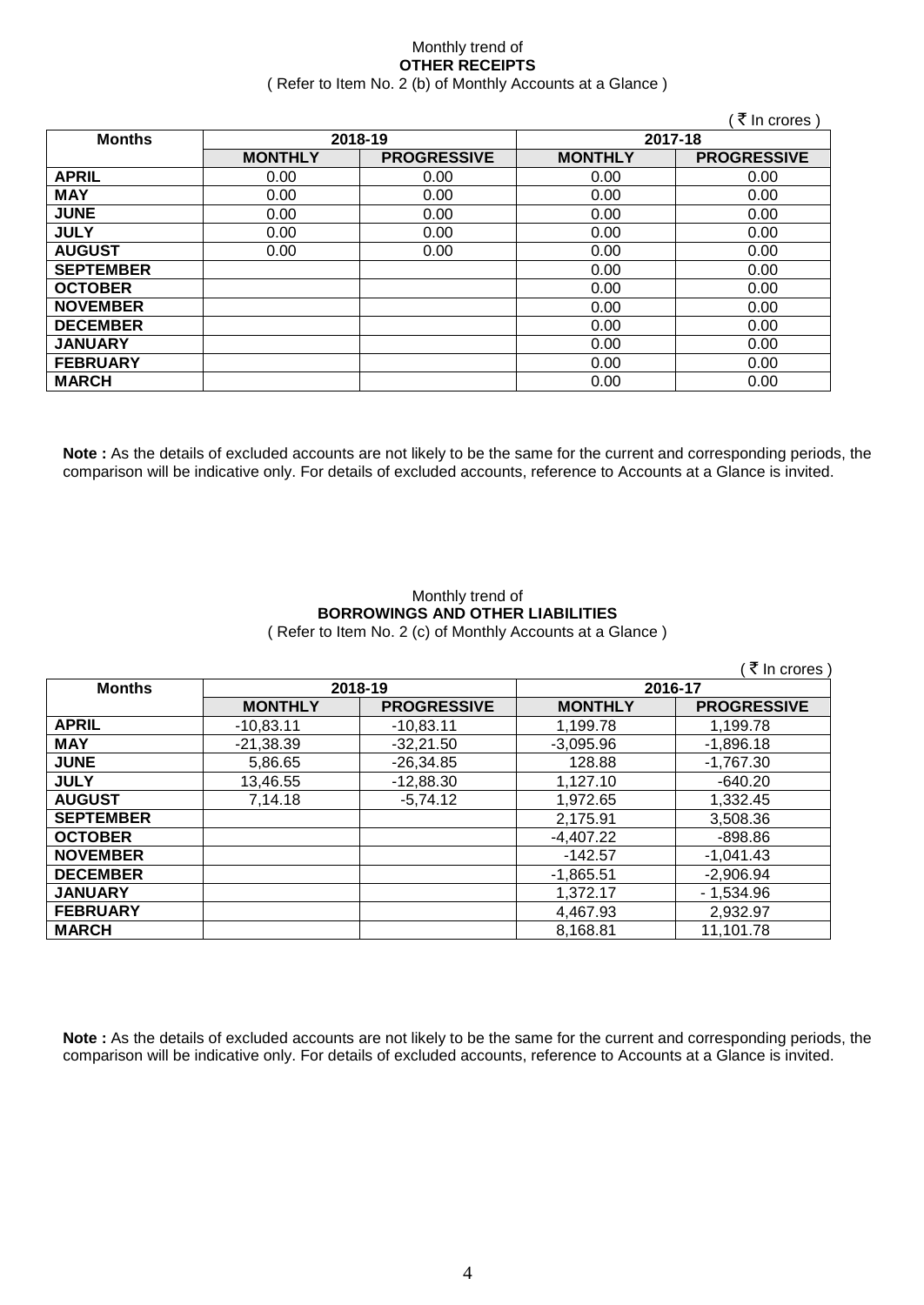#### Monthly trend of **TOTAL RECEIPTS** ( Refer to Item No. 3 of Monthly Accounts at a Glance )

|                  |                |                    |                | (₹ In crores)      |
|------------------|----------------|--------------------|----------------|--------------------|
| <b>Months</b>    |                | 2018-19            | 2017-18        |                    |
|                  | <b>MONTHLY</b> | <b>PROGRESSIVE</b> | <b>MONTHLY</b> | <b>PROGRESSIVE</b> |
| <b>APRIL</b>     | 27,31.06       | 27,31.06           | 2,479.31       | 2,479.31           |
| <b>MAY</b>       | 27,80.33       | 55,11.39           | 2,405.21       | 4,884.52           |
| <b>JUNE</b>      | 42,25.95       | 97,37.34           | 4,075.54       | 8,960.06           |
| <b>JULY</b>      | 47,90.73       | 1,45,28.07         | 5,176.32       | 14,136.38          |
| <b>AUGUST</b>    | 37,62.42       | 1,82,90.49         | 5,036.60       | 19,172.98          |
| <b>SEPTEMBER</b> |                |                    | 5,946.82       | 25,119.80          |
| <b>OCTOBER</b>   |                |                    | 471.26         | 25,591.06          |
| <b>NOVEMBER</b>  |                |                    | 3,787.68       | 29,378.74          |
| <b>DECEMBER</b>  |                |                    | 2,793.04       | 32,171.78          |
| <b>JANUARY</b>   |                |                    | 4,836.05       | 37,007.83          |
| <b>FEBRUARY</b>  |                |                    | 7.774.06       | 44,781.89          |
| <b>MARCH</b>     |                |                    | 18.110.35      | 62,892.24          |

**Note** : As the details of excluded accounts are not likely to be the same for the current and corresponding periods, the comparison will be indicative only. For details of excluded accounts, reference to Accounts at a Glance is invited.

#### Monthly trend of **EXPENDITURE ON INTEREST PAYMENT** ( Refer to Item No. 4 (a) of Monthly Accounts at a Glance )

|                  |                |                    |                | (₹ In crores)      |
|------------------|----------------|--------------------|----------------|--------------------|
| <b>Months</b>    | 2018-19        |                    | 2017-18        |                    |
|                  | <b>MONTHLY</b> | <b>PROGRESSIVE</b> | <b>MONTHLY</b> | <b>PROGRESSIVE</b> |
| <b>APRIL</b>     | 1,32.01        | 1,32.01            | 115.65         | 115.65             |
| <b>MAY</b>       | 1,47.01        | 2,79.02            | 32.94          | 148.59             |
| <b>JUNE</b>      | 2,41.49        | 5,20.51            | 203.98         | 352.57             |
| <b>JULY</b>      | 1,45.39        | 6,65.90            | 189.05         | 541.62             |
| <b>AUGUST</b>    | 3,54.68        | 10,20.58           | 254.39         | 796.01             |
| <b>SEPTEMBER</b> |                |                    | 352.36         | 1,148.37           |
| <b>OCTOBER</b>   |                |                    | 56.36          | 1,204.73           |
| <b>NOVEMBER</b>  |                |                    | 198.86         | 1,403.59           |
| <b>DECEMBER</b>  |                |                    | 187.61         | 1,591.20           |
| <b>JANUARY</b>   |                |                    | 209.73         | 1,800.93           |
| <b>FEBRUARY</b>  |                |                    | 293.80         | 2,094.73           |
| <b>MARCH</b>     |                |                    | 386.46         | 2,481.19           |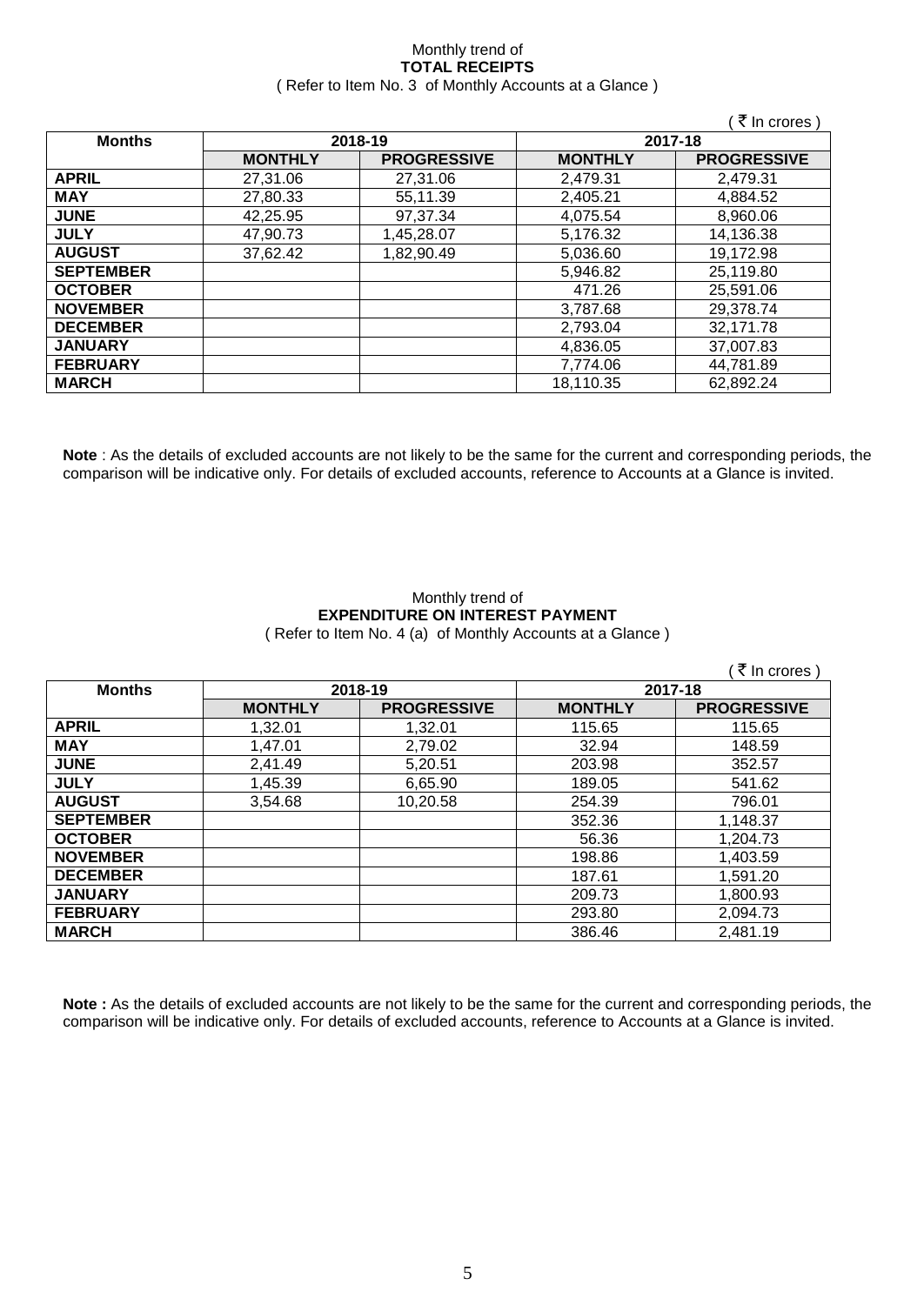#### Monthly trend of **REVENUE EXPENDITURE** ( Refer to Item No. 4 of Monthly Accounts at a Glance )

|                  |                |                    |                | ( ₹ In crores )    |
|------------------|----------------|--------------------|----------------|--------------------|
|                  |                | 2018-19            | 2017-18        |                    |
| <b>Months</b>    | <b>MONTHLY</b> | <b>PROGRESSIVE</b> | <b>MONTHLY</b> | <b>PROGRESSIVE</b> |
| <b>APRIL</b>     | 26,53.31       | 26,53.31           | 2,448.53       | 2,448.53           |
| <b>MAY</b>       | 27,24.93       | 53,78.24           | 2,367.63       | 4,816.16           |
| <b>JUNE</b>      | 39,76.64       | 93,54.88           | 3,928.76       | 8,744.92           |
| <b>JULY</b>      | 41,46.74       | 1,35,01.62         | 4,880.04       | 13,624.96          |
| <b>AUGUST</b>    | 32,50.25       | 1,67,51.87         | 4,634.74       | 18,259.70          |
| <b>SEPTEMBER</b> |                |                    | 5,716.28       | 23,975.98          |
| <b>OCTOBER</b>   |                |                    | 24.21          | 24,000.19          |
| <b>NOVEMBER</b>  |                |                    | 3,566.69       | 27,566.88          |
| <b>DECEMBER</b>  |                |                    | 2,654.82       | 30,221.70          |
| <b>JANUARY</b>   |                |                    | 4,466.61       | 34,688.31          |
| <b>FEBRUARY</b>  |                |                    | 6,095.86       | 40,784.17          |
| <b>MARCH</b>     |                |                    | 14,112.13      | 54,896.30          |

**Note :** As the details of excluded accounts are not likely to be the same for the current and corresponding periods, the comparison will be indicative only. For details of excluded accounts, reference to Accounts at a Glance is invited.

#### Monthly trend of **CAPITAL EXPENDITURE**  ( Refer to Item No. 5 of Monthly Accounts at a Glance )

|                  |                |                    |                | (₹ In crores)      |
|------------------|----------------|--------------------|----------------|--------------------|
|                  | 2018-19        |                    | 2017-18        |                    |
| <b>Months</b>    | <b>MONTHLY</b> | <b>PROGRESSIVE</b> | <b>MONTHLY</b> | <b>PROGRESSIVE</b> |
| <b>APRIL</b>     | 77.75          | 77.75              | 29.68          | 29.68              |
| <b>MAY</b>       | 55.40          | 1,33.15            | 37.58          | 67.26              |
| <b>JUNE</b>      | 1,49.71        | 2,82.86            | 146.63         | 213.89             |
| <b>JULY</b>      | 6,43.99        | 9,26.85            | 295.83         | 509.72             |
| <b>AUGUST</b>    | 5,12.02        | 14,38.87           | 400.53         | 910.25             |
| <b>SEPTEMBER</b> |                |                    | 227.22         | 1,137.47           |
| <b>OCTOBER</b>   |                |                    | 445.09         | 1,582.56           |
| <b>NOVEMBER</b>  |                |                    | 193.17         | 1,775.73           |
| <b>DECEMBER</b>  |                |                    | 88.22          | 1,863.95           |
| <b>JANUARY</b>   |                |                    | 347.04         | 2,210.99           |
| <b>FEBRUARY</b>  |                |                    | 1,658.90       | 3,869.89           |
| <b>MARCH</b>     |                |                    | 3,821.98       | 7,691.87           |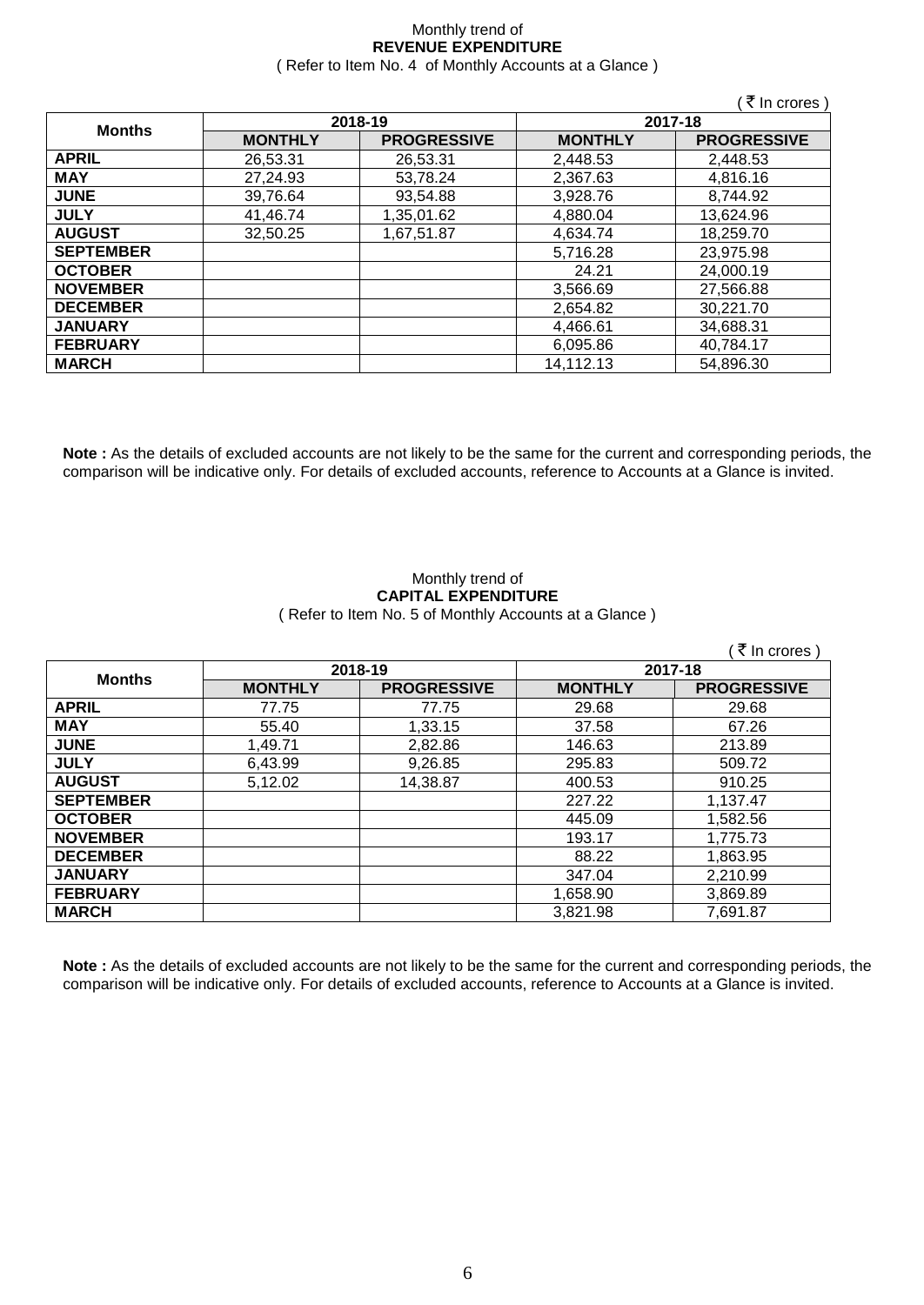### Monthly trend of **LOANS AND ADVANCES DISBURSED**

( Refer to Item No. 6 of Monthly Accounts at a Glance )

|                  |                |                    |                | (₹ In crores)      |
|------------------|----------------|--------------------|----------------|--------------------|
| <b>Months</b>    | 2018-19        |                    | 2017-18        |                    |
|                  | <b>MONTHLY</b> | <b>PROGRESSIVE</b> | <b>MONTHLY</b> | <b>PROGRESSIVE</b> |
| <b>APRIL</b>     | 0.00           | 0.00               | 1.10           | 1.10               |
| <b>MAY</b>       | 0.00           | 0.00               | 0.00           | 1.10               |
| <b>JUNE</b>      | 99.60          | 99.60              | 0.15           | 1.25               |
| <b>JULY</b>      | 0.00           | 99.60              | 0.45           | 1.70               |
| <b>AUGUST</b>    | 0.15           | 99.75              | 1.33           | 3.03               |
| <b>SEPTEMBER</b> |                |                    | 3.32           | 6.35               |
| <b>OCTOBER</b>   |                |                    | 1.96           | 8.31               |
| <b>NOVEMBER</b>  |                |                    | 27.82          | 36.13              |
| <b>DECEMBER</b>  |                |                    | 0.00           | 36.13              |
| <b>JANUARY</b>   |                |                    | 22.40          | 58.53              |
| <b>FEBRUARY</b>  |                |                    | 19.30          | 77.83              |
| <b>MARCH</b>     |                |                    | 176.24         | 254.07             |

**Note :** As the details of excluded accounts are not likely to be the same for the current and corresponding periods, the comparison will be indicative only. For details of excluded accounts, reference to Accounts at a Glance is invited.

#### Monthly trend of **Appropriation to Contingency Fund** ( Refer to Item No. 7 of Monthly Accounts at a Glance )

|                  |                |                    |                | ∶ ₹ In crores )    |
|------------------|----------------|--------------------|----------------|--------------------|
| <b>Months</b>    | 2018-19        |                    | 2017-18        |                    |
|                  | <b>MONTHLY</b> | <b>PROGRESSIVE</b> | <b>MONTHLY</b> | <b>PROGRESSIVE</b> |
| <b>APRIL</b>     | 0.00           | 0.00               | 0.00           | 0.00               |
| <b>MAY</b>       | 0.00           | 0.00               | 0.00           | 0.00               |
| <b>JUNE</b>      | 0.00           | 0.00               | 0.00           | 0.00               |
| <b>JULY</b>      | 0.00           | 0.00               | 0.00           | 0.00               |
| <b>AUGUST</b>    | 0.00           | 0.00               | 0.00           | 0.00               |
| <b>SEPTEMBER</b> |                |                    | 0.00           | 0.00               |
| <b>OCTOBER</b>   |                |                    | 0.00           | 0.00               |
| <b>NOVEMBER</b>  |                |                    | 50.00          | 50.00              |
| <b>DECEMBER</b>  |                |                    | 0.00           | 50.00              |
| <b>JANUARY</b>   |                |                    | 0.00           | 50.00              |
| <b>FEBRUARY</b>  |                |                    | 0.00           | 50.00              |
| <b>MARCH</b>     |                |                    | 0.00           | 50.00              |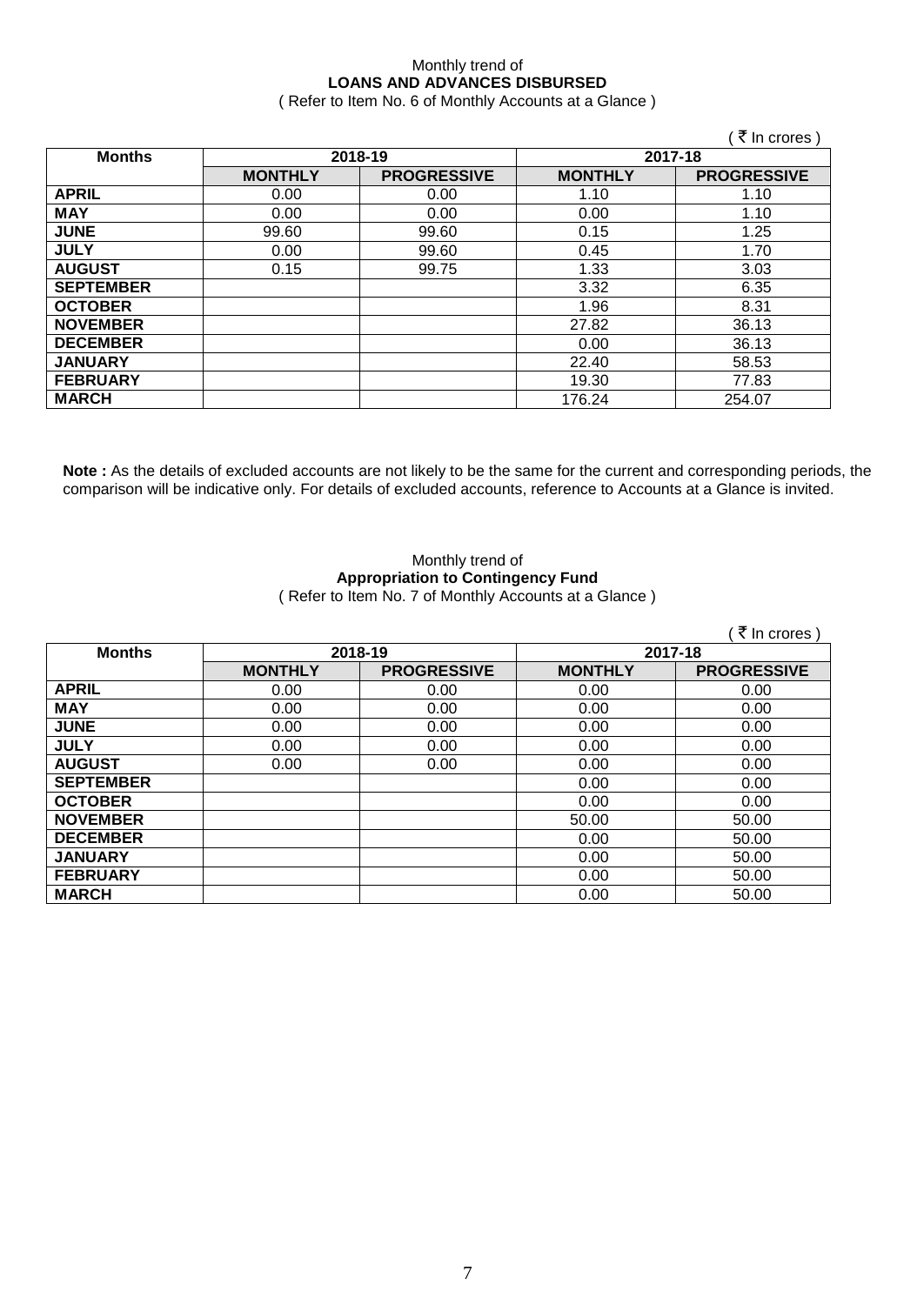# Monthly trend of **TOTAL EXPENDITURE**

|                  |                |                    |                | ∶ ₹ In crores )    |  |
|------------------|----------------|--------------------|----------------|--------------------|--|
| <b>Months</b>    |                | 2018-19            |                | 2017-18            |  |
|                  | <b>MONTHLY</b> | <b>PROGRESSIVE</b> | <b>MONTHLY</b> | <b>PROGRESSIVE</b> |  |
| <b>APRIL</b>     | 27,31.06       | 27,31.06           | 2,479.31       | 2,479.31           |  |
| <b>MAY</b>       | 27,80.33       | 55,11.39           | 2,405.21       | 4,884.52           |  |
| <b>JUNE</b>      | 42,25.95       | 97,37.34           | 4,075.54       | 8,960.06           |  |
| <b>JULY</b>      | 47,90.73       | 1,45,28.07         | 5,176.32       | 14,136.38          |  |
| <b>AUGUST</b>    | 37,62.42       | 1,82,90.49         | 5,036.60       | 19,172.98          |  |
| <b>SEPTEMBER</b> |                |                    | 5,946.82       | 25,119.80          |  |
| <b>OCTOBER</b>   |                |                    | 471.26         | 25,591.06          |  |
| <b>NOVEMBER</b>  |                |                    | 3,787.68       | 29,378.74          |  |
| <b>DECEMBER</b>  |                |                    | 2,793.04       | 32,171.78          |  |
| <b>JANUARY</b>   |                |                    | 4,836.05       | 37,007.83          |  |
| <b>FEBRUARY</b>  |                |                    | 7,774.06       | 44,781.89          |  |
| <b>MARCH</b>     |                |                    | 18,110.35      | 62,892.24          |  |

**MARCH** 18,110.35 62,892.24

( Refer to Item No. 8 of Monthly Accounts at a Glance )

**Note :** As the details of excluded accounts are not likely to be the same for the current and corresponding periods, the comparison will be indicative only. For details of excluded accounts, reference to Accounts at a Glance is invited.

#### Monthly trend of **REVENUE SURPLUS (+) / DEFICIT (-)** ( Refer to Item No. 9 of Monthly Accounts at a Glance )

|                  |                |                    |                | ็ ₹ In crores )    |
|------------------|----------------|--------------------|----------------|--------------------|
| <b>Months</b>    | 2018-19        |                    | 2017-18        |                    |
|                  | <b>MONTHLY</b> | <b>PROGRESSIVE</b> | <b>MONTHLY</b> | <b>PROGRESSIVE</b> |
| <b>APRIL</b>     | 11,60.61       | 11,60.61           | $-1,170.06$    | $-1,170.06$        |
| <b>MAY</b>       | 21,93.52       | 33,54.13           | 3,133.26       | 1,963.20           |
| <b>JUNE</b>      | $-3,37.58$     | 30,16.55           | 17.40          | 1980.60            |
| <b>JULY</b>      | $-7,02.81$     | 23,13.74           | $-831.15$      | 1,149.45           |
| <b>AUGUST</b>    | $-2,02.23$     | 21,11.51           | $-1,571.11$    | $-421.66$          |
| <b>SEPTEMBER</b> |                |                    | $-1,945.75$    | $-2,367.41$        |
| <b>OCTOBER</b>   |                |                    | 4.854.14       | 2,486.73           |
| <b>NOVEMBER</b>  |                |                    | 363.26         | 2,849.99           |
| <b>DECEMBER</b>  |                |                    | 2,003.26       | 4,853.25           |
| <b>JANUARY</b>   |                |                    | $-1,002.73$    | 3,850.52           |
| <b>FEBRUARY</b>  |                |                    | $-2,790.01$    | 1,060.51           |
| <b>MARCH</b>     |                |                    | $-4,171.06$    | $-3,110.55$        |